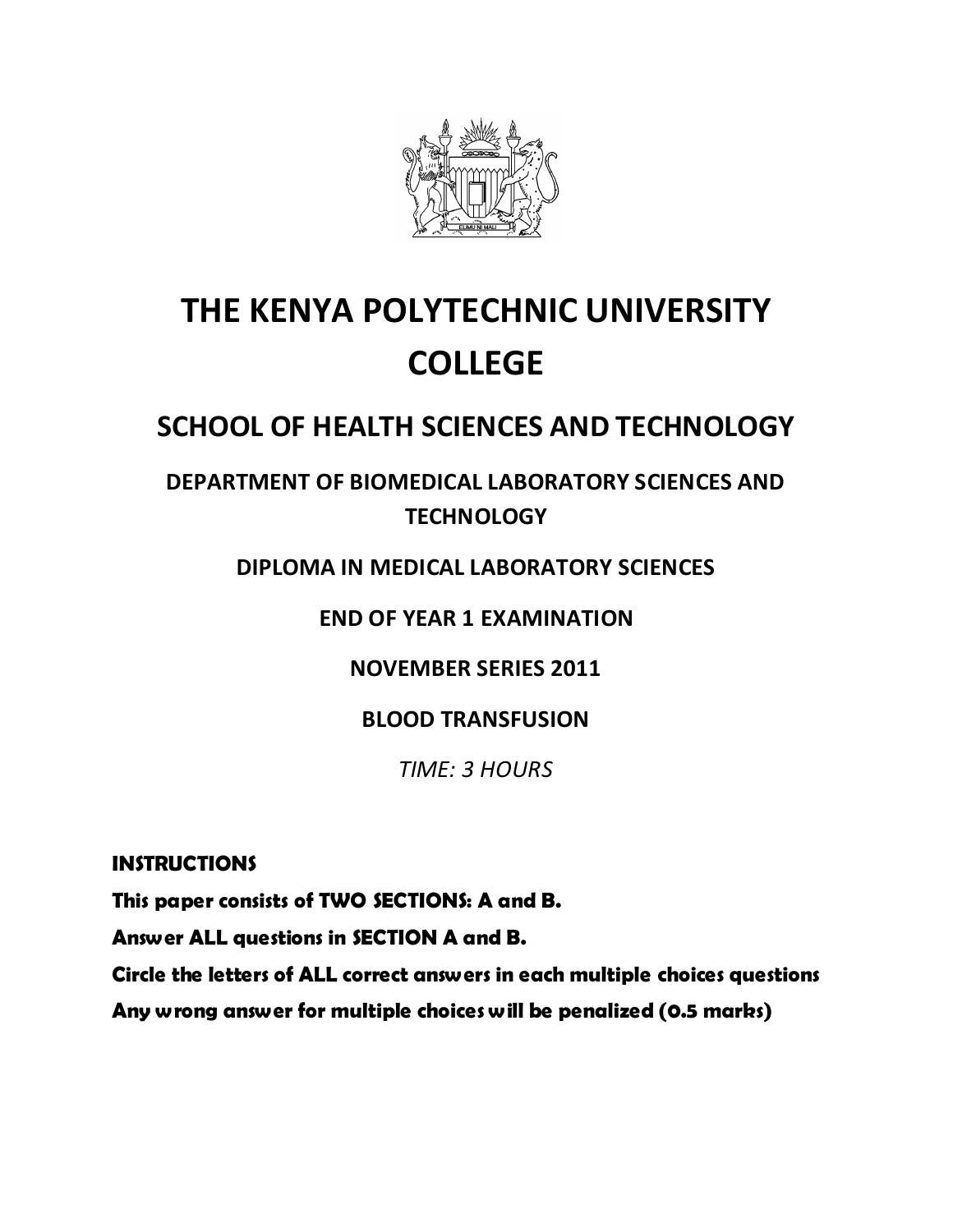#### **SECTION A (40 Marks)**

- 1. The anti A, is found in the following blood groups-:
	- (a) Blood group B
	- (b) 25% of A2 B
	- (c) 2% of A2 B
	- (d) 25% of A2
- 2. The possible genotypes of blood group phenotype A1 is/are
	- (a) A1, A2
	- (b) A1 B2
	- (c) A1 B1
	- (d) A2 B
- 3. Reverse grouping in useful in-:
	- (a) Detecting presence or absence of antigen A and B
	- (b) Compatibility testing (X- Match)
	- (c) Detecting antibody A and B
	- (d) Exchange transfusion
- 4. Spontaneous clumping of all red blood cells refers to:-
	- (a) Poly-agglutination
	- (b) Rouleaux formation
	- (c) Pan agglutination
	- (d) Auto agglutination
- 5. The importance of controls in ABO grouping is to:-
	- (a) Ensure correct procedures are performed
	- (b) Test the accuracy time taken by the test
	- (c) Test the expiry of reagents used.
	- (d) Confirm forward blood grouping.
- 6. Rh null individuals has the following characteristics
	- (a) Lack the Rhesus D antigen
	- (b) Has natural occurring antibody D
	- (c) Is devoid of all Rhesus antigens
	- (d) Has allele X1 r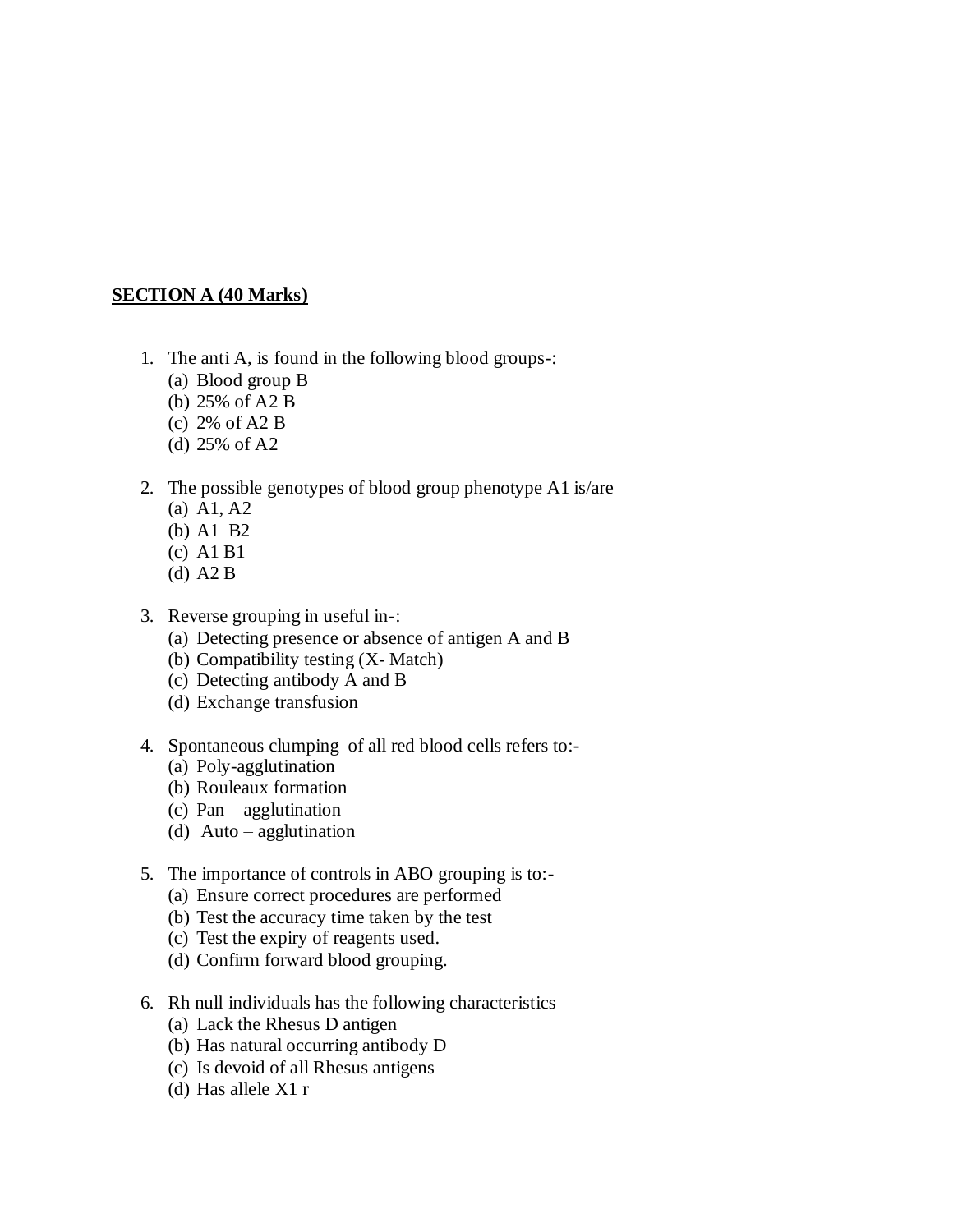- 7. The Bombay phenotypes has-:
	- (a) Has antibody A and B and H
	- (b) Has Large amount of antigen H
	- (c) Lacks the H gene
	- (d) Can be given to blood group O without problem.
- 8. In preparation of Eluates the following is / are used
	- (a) AB Serum
	- (b) O Serum
	- (c) Dextrose solution
	- (d) 45% albumin
- 9. The significance of Rhesus blood system discovery lead to
	- (a) Detect incompatibility before transfusion
	- (b) Discovery of HDNB and its management and prevention
	- (c) Improvement in ABO blood groups
	- (d) Blood transfusion becomes more complicated
- 10. The Weiner classification Ro is equivalent to fisher classification as
	- (a) DcE
	- (b) DCE
	- (c) Dce
	- (d) dCE
- 11. The D<sup>u</sup> test is done to-:
	- (a) To confirm if one is Rhesus +ve
	- (b) To detect the weak  $D^u$  antigen
	- (c) To detect cells sensitized in vivo
	- (d) To detect cells sensitized in vitro
- 12. The significance of soluble antigen is/are
	- (a) Are found in the red blood cells
	- (b) Aids in grouping blood group O
	- (c) Can be used in forensic medicine for detection of antigen in blood stains.
	- (d) Not used for detection of ABO agglutinogens
- 13. In Rhesus grouping techniques the following is/are used
	- (a) Commercial anti A
	- (b) Commercial anti B
	- (c) Commercial anti D
	- (d) Commercial anti H
- 14. Source of error in Rhesus grouping includes
	- (a) Rouleaux Formation
	- (b) Failure of incubation to allow sensitization of the cells
	- (c) Use of expired human cells
	- (d) Use of 4% cell suspension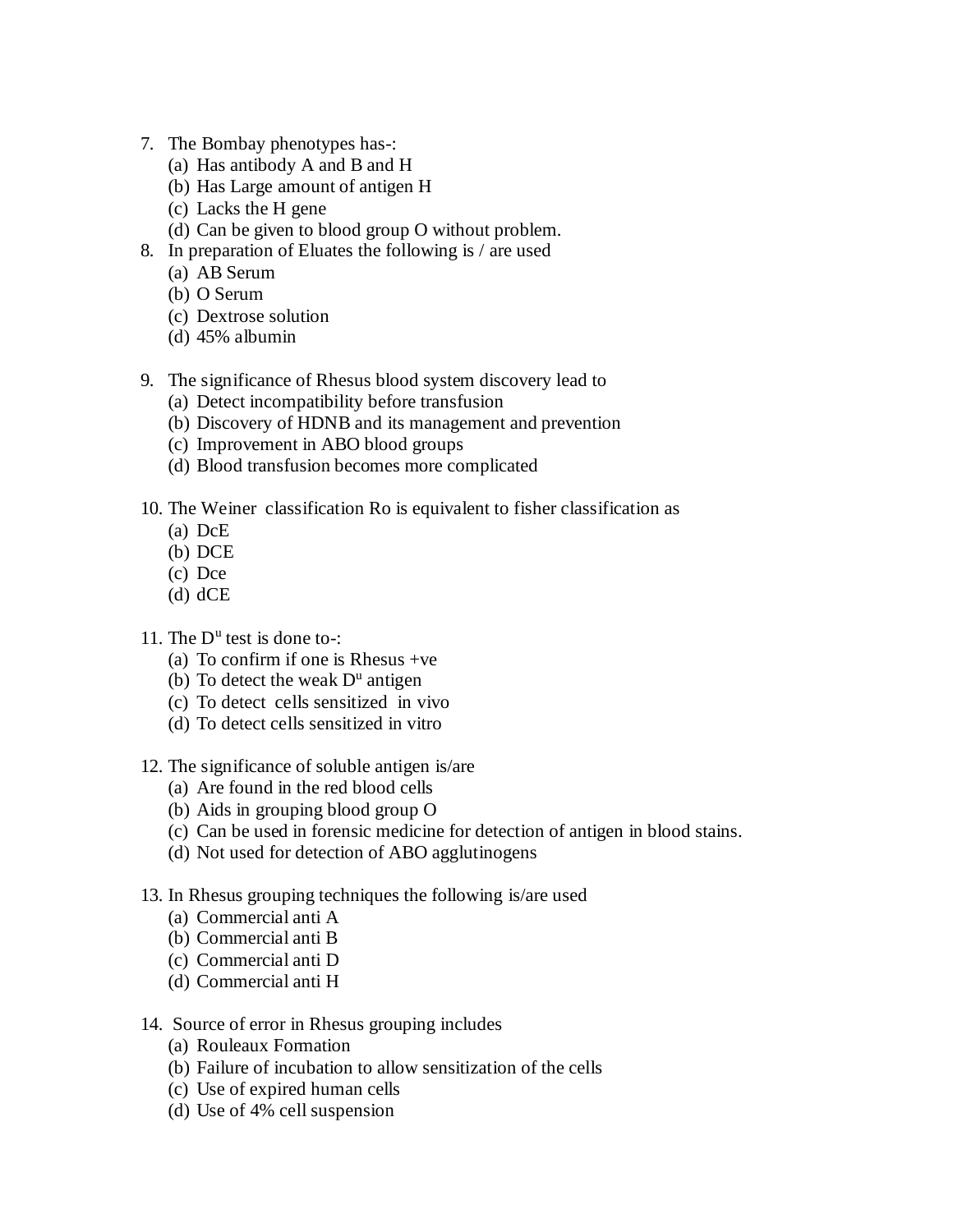- 15. Blood group specific substances is/are
	- (a) Soluble in alcohol
	- (b) Soluble in water
	- (c) Are lipo-proteins
	- (d) Muco-proteins

#### 16. The anti A and anti B in ABO systems are

- (a) Natural occurring antibodies
- (b) Belong to Ig G class
- (c) Belong to Ig M class
- (d) Are able to cross the placenta and cause HDNB
- 17. Cells are washed to -:
	- (a) Avoid agglutination
	- (b) Make them clean and visible
	- (c) Expose antigenic sites
	- (d) Remove antibodies which may interfere with the reaction
- 18. Natural occurring antibodies is/are
	- (a) Occur early at birth
	- (b) Occur later after birth
	- (c) Are incomplete antibodies
	- (d) Reacts better at 37<sup>0</sup>C
- 19. When the mother is genotype OO and the father is AO, the possible phenotype off springs is/are
- (a) A
- (b) B
- (c) AB
- (d) O

20. A Direct Coombs test is done to:-

- (a) To detect sensitized cells in vitro
- (b) Detect weak antigen D
- (c) Confirm Rhesus negative individual.
- (d) To detect sensitized cells in vivo
- 21. In the ABO blood group system there are:-
	- (a) Three genotypes
	- (b) Four genotypes
	- (c) Six genotypes
	- (d) Four phenotypes.
- 22. The anti H react with the following cells EXCEPT.
	- (a) A cells.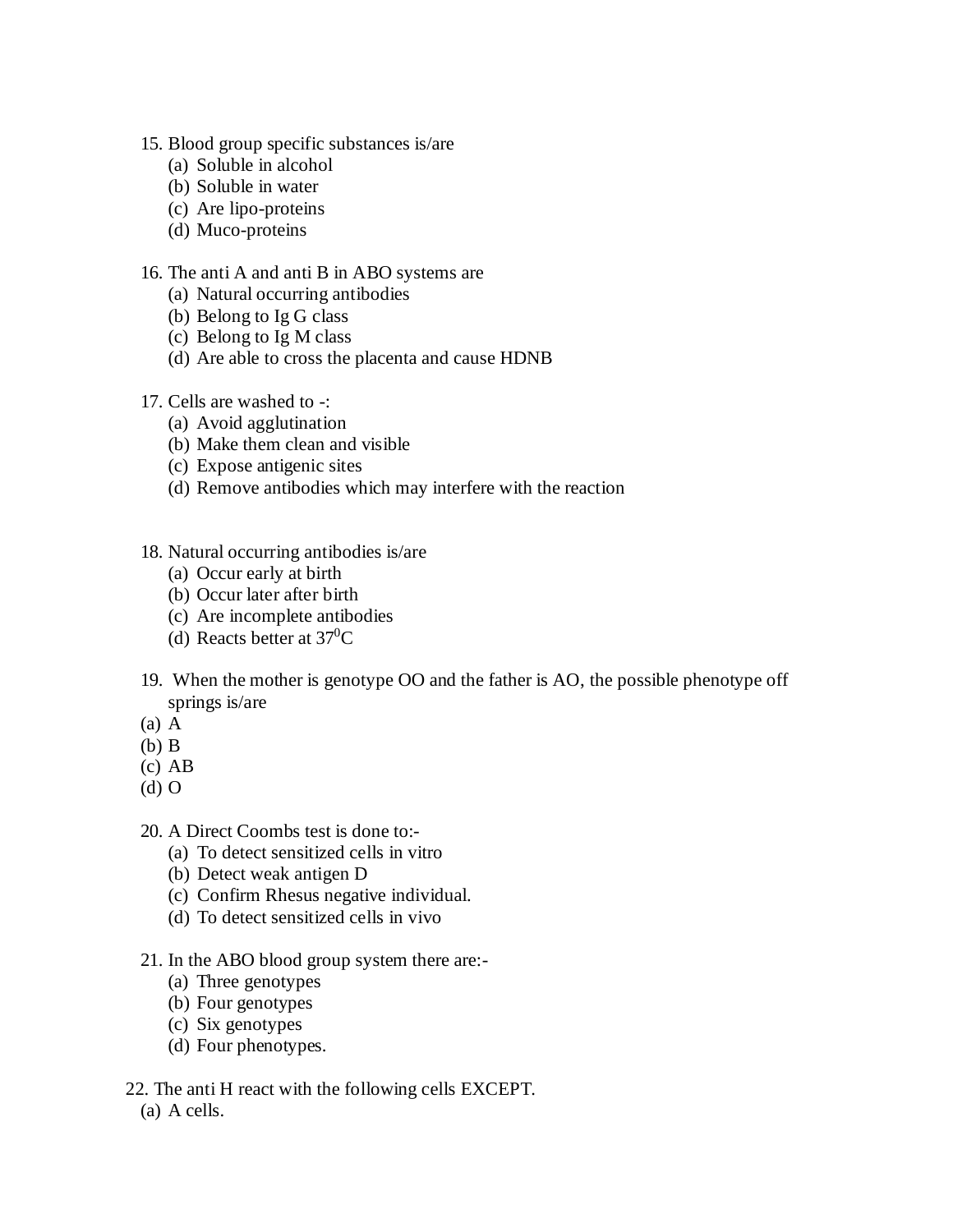- (b) B cells
- (c) AB cells
- (d) Bombay cells.

23. The Bombay phenotype has the following antibodies Except

- (a) Anti A
- (b) Anti D
- (c) Anti H
- (d) Anti O

24. When the allelic genes are not alike the individual is said to be :-

- (a) Recessive
- (b) Homozygous
- (c) Heterozygous
- (d) Dominant
- 25. ABO antibodies are :
	- (a) Not able to cause severe HDNB
	- (b) Poorly developed at birth
	- (c) Can not be detected during X-match
	- (d) Are able to cross placenta and cause HDNB.
- 26. The source of Anti H is /are:
	- (a) I bevis Amera
	- (b) Ulex Europeans
	- (c) Dolichous biflorous
	- (d) Crorale muconate
- 27. The removal of antibody that has been absorbed to the ABC is known as
	- (a) Absorption
	- (b) Elution
	- (c) Agglutination
	- (d) Absorption
- 28. Rhesus antibodies can develop from
	- (a) Severe anemia
	- (b) Infection
	- (c) Blood transfusion
	- (d) Pregnancy
- 29. Incomplete antibodies react optimal at:
	- (a)  $30^{\circ}$ C
	- (b) Saline room temperature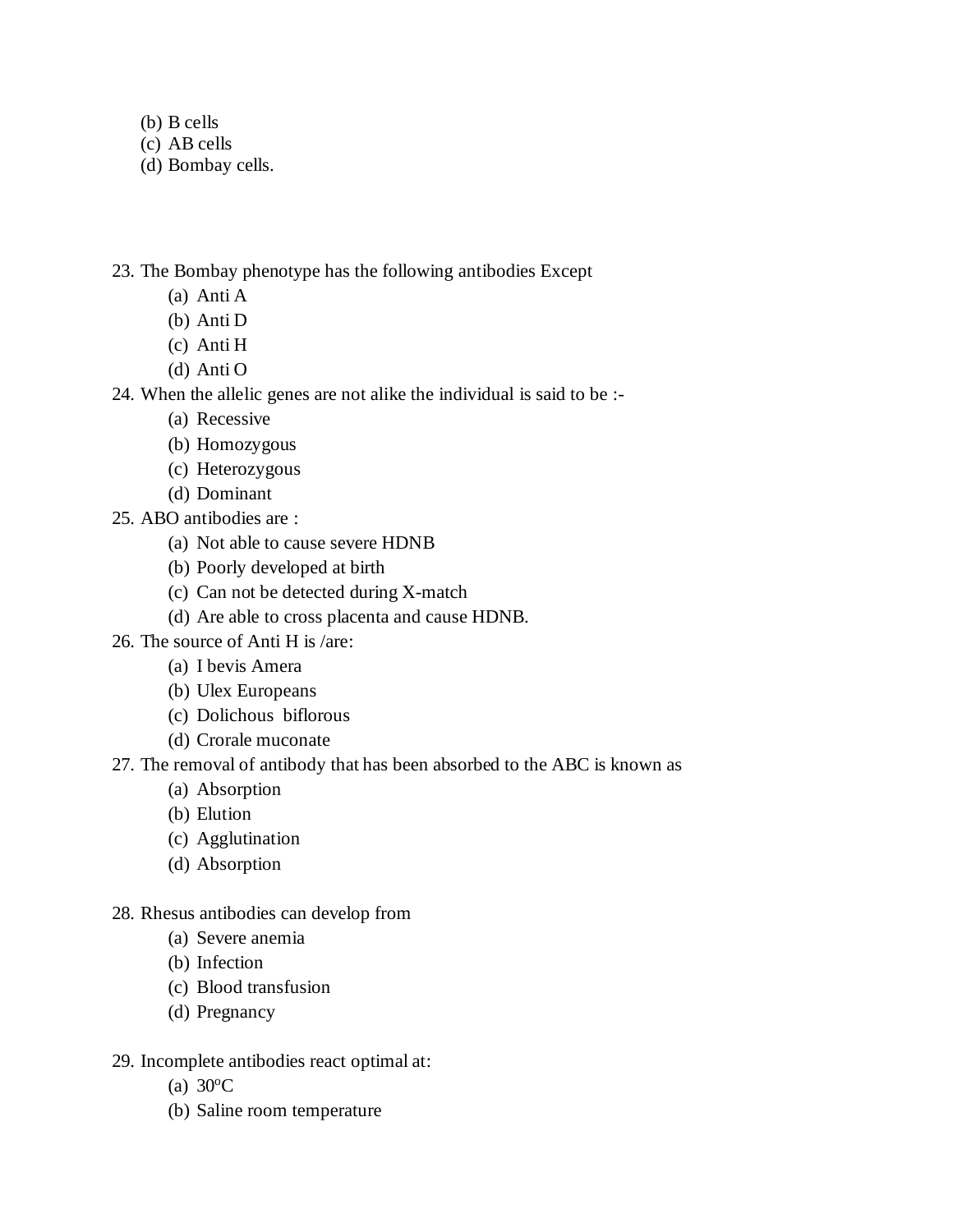(c) Coombs  $37^{\circ}$ C  $(d)$  4<sup>o</sup>C

- 30. Rhesus null individuals are of:
	- (a) Genotype ---/---
	- (b) Phenotype -Ce/---
	- (c) Are Devoid of ABO antigens
	- (d) Have the Rhesus antigen

#### 31. The following reactions are of blood group?

Anti A Anti B A cell B cells O cells

 $+$  -  $+$  +  $-$ 

- (a) A2
- (b) A2B
- (c) A
- (d) Bombay Phenotype

#### 32. Anti A1 can react with following cells

- (a) H Cells
- (b) B Cells
- (c) AB cells
- (d) A1 Cells

#### **SECTION B (60 MARKS)**

| 33. Discuss on blood group specific substances. | $(20$ Marks)         |
|-------------------------------------------------|----------------------|
| 34. Describe the following                      |                      |
| (a) Sub Groups of blood Group A                 | $(10 \text{ Marks})$ |
| (b) Variant of D antigen                        | $(10 \text{ Marks})$ |
| 35. Explain the following terms:                |                      |
| (a) Rhesus null                                 | $(5$ Marks)          |
| (b) Prozone Phenomena                           | $(5$ Marks)          |
| Reverse grouping                                | (5 Marks)            |